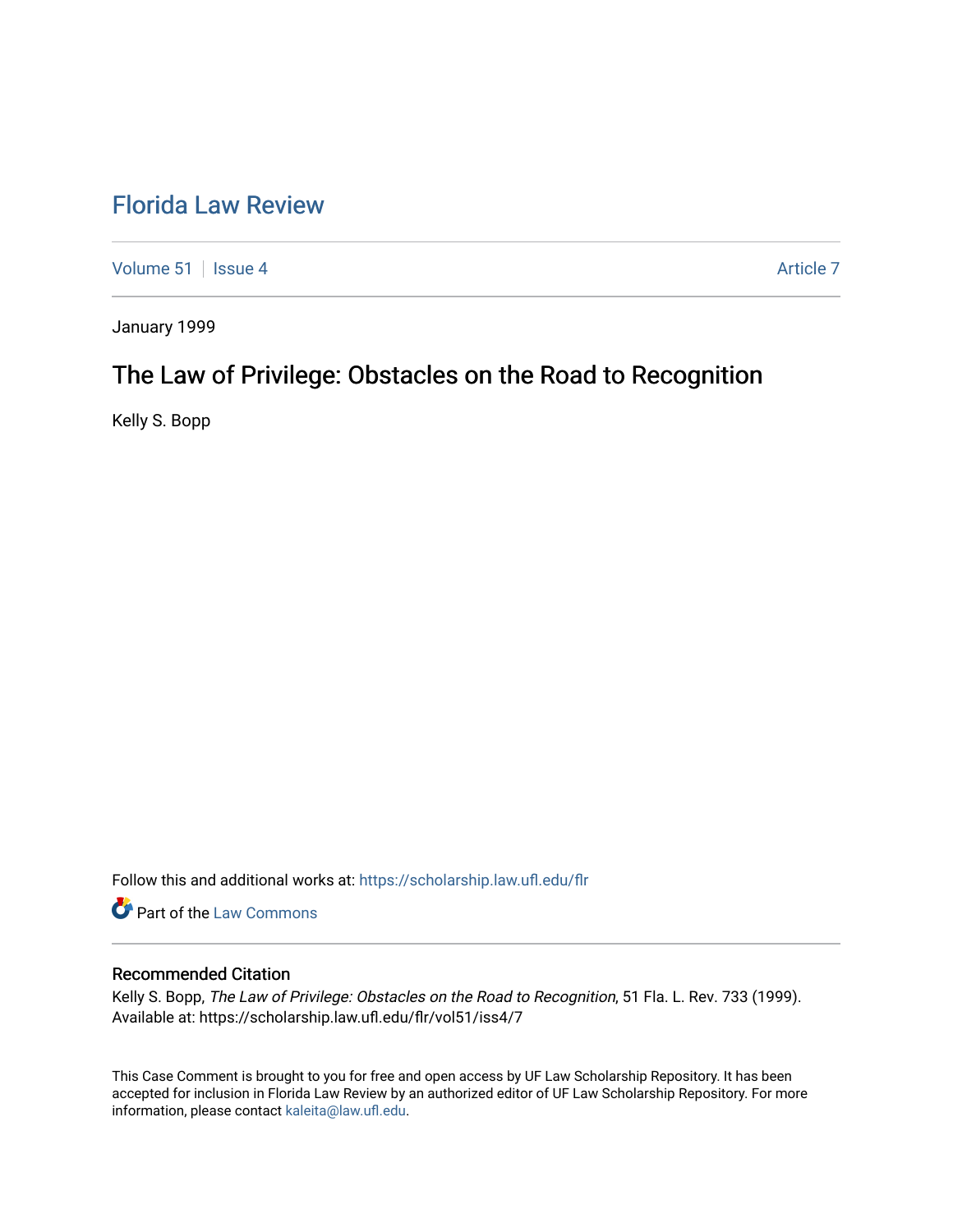# THE LAW OF PRIVILEGE: **OBSTACLES** ON **THE** ROAD TO RECOGNITION

# *In re* Sealed Case, 148 F.3d 1073 **(D.C.** Cir.), *cert. denied,* Rubin v. United States, **119 S.** Ct. 461 **(1998)**

# *Kelly S. Bopp\**

Appellant, the Secretary of the Treasury,<sup>1</sup> attempted to prevent United States Secret Service officers from being compelled to testify before a federal grand jury by invoking the "protective function privilege."<sup>2</sup> Appellee, the Office of the Independent Counsel, sought to compel the testimony as part of its presidential investigation.3 Appellant asserted that the information sought **by** appellee included observations made and statements overheard while protecting the President and thus, should be protected **by** the privilege.4 The Secret Service alleged that the privilege was necessary to carry out its statutory duty of protecting the President.<sup>5</sup> Arguing that it would enhance presidential security, the Secret Service asserted that the privilege would "lessen<sup>[]</sup> any tendency of the President to 'push away' his protectors" in an effort to secure privacy.<sup>6</sup> Appellee argued that recognition of the privilege would undermine congressional intent as expressed in **28 U.S.C. 535(b).7** The United States District Court for the

<sup>\*</sup> The author would like to dedicate this Case Comment to her mother, father, and sister for their confidence, support, and love.

*<sup>1.</sup> See In re* Sealed Case, 148 F.3d 1073, 1074 **(D.C.** Cir.), *cert. denied,* Rubin v. United States, **119 S. Ct.** 461 (1998). Appellant was responsible for overseeing the Secret Service. *See id.*

<sup>2.</sup> *Id.* The asserted privilege sought to "absolutely protect[] 'information obtained **by** Secret Service personnel while performing their protective function in physical proximity to the President." *Id.* at 1075. Testimony "concerning observations or statements that, at the time they were made, were sufficient to provide reasonable grounds for believing that a felony ha[d] been, [wa]s being, or... [would] be committed" was not said to be privileged. *Id.*

*<sup>3.</sup> See id* Apparently, this was the first attempt in the history of the United States to compel the testimony of officers guarding the President. *See id.* at 1076.

*<sup>4.</sup> See In re* Grand Jury Proceedings, No. 98-148, 1998 WL 272884, at **\*1 (D.D.C.** 1998), *aff'd by* 148 F.3d 1073 **(D.C.** Cir. 1998) [hereinafter *Grand Jury Proceedings* **1].**

*<sup>5.</sup> See Grand Jury Proceedings !,* 148 F.3d at **1076.** *See also* **18** U.S.C.A. § 3056-(a)(1) (West 1998). This statute provides, in relevant part: "Under the direction of the Secretary of the Treasury, the United States Secret Service is authorized to protect... [tihe President, the Vice President (or other officer next in the order of succession to the Office of President), the Presidentelect, and the Vice President-elect." *Id.*

*<sup>6.</sup> Sealed Case,* 148 F.3d at 1076. *The* Secret Service submitted declarations **by** former senior agents and a letter from President Bush supporting the privilege. *See id.* at **1076.**

*<sup>7.</sup> See Grand Jury Proceedings,* 1998 WL 272884, at \*2; *see also* 28 **U.S.C.** § *535(b)* (1998) (imposingadutyon all executive branch personnel to report criminal activity by government officers and employees to the Attorney General).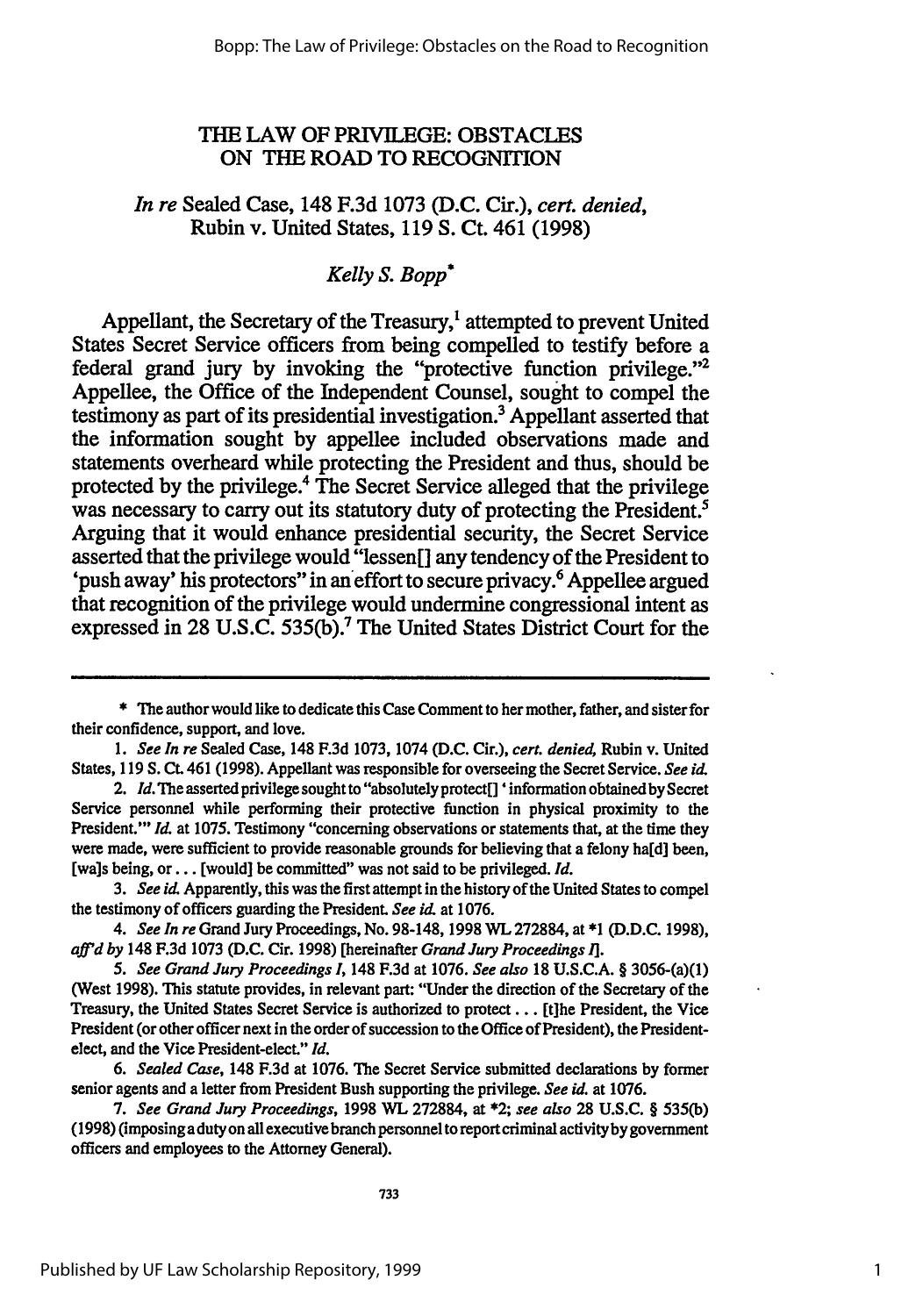#### *FLORIDA LA WREVIEW*

[Vol. 51

District of Columbia refused to recognize the privilege because it did not have federal or state history.<sup>8</sup> The district court also found that the Secret Service arguments were not strong enough to overcome the interest in obtaining evidence.9 The District of Columbia Court of Appeals concluded that the Secret Service failed to show the necessity of the privilege<sup>10</sup> by a clear and convincing standard required under Federal Rule of Evidence **501.1'** Thus, the United States Court of Appeals affirmed the decision of the district court and **HELD,** that the protective function privilege could not protect the officers from being compelled to testify.<sup>12</sup>

Historically, courts have valued the adversarial demand for probative evidence and have been reluctant to recognize new evidentiary privileges.<sup>13</sup> For instance, in *Trammel v. United States,* the United States Supreme Court determined that the need for probative evidence outweighed the justification for the marital evidentiary privilege.<sup>14</sup> In *Trammel*, the defendant sought to invoke the marital privilege to prevent his wife from testifying against him about his involvement in a conspiracy.<sup>15</sup> The district court refused to allow the defendant full protection of the marital privilege

11. *See* **FED.** R. **EVID.** 501. Federal Rule of Evidence 501 provides in pertinent part that:

Except as otherwise required **by** the Constitution of the United States or provided by Act of Congress... ' the privilege of a witness **...** shall be governed by the principles of the common law as they may be interpreted **by** the courts of the United States in the light of reason and experience.

## *Id.*

12. *See Sealed Case,* 148 F.3d at 1079.

**13.** *See* Jaffee v. Redmond, 116 **S.** Ct. 1923, **1927** (1996) (Scalia, J., dissenting). The courts have rejected new privileges in an effort to adhere to the principle that evidentiary privileges are in derogation of the search for truth. *See id.* (Scalia, J., dissenting); *see also* Trammel v. United States, 100 **S.** Ct. 906,912 (1980). Courts have held that privileges "must be strictly construed and accepted 'only to... [a] very limited extent'" in order to preserve the principle that the public has a right to every man's evidence. *Trammel,* 100 **S. Ct.** at **912** (citations omitted).

14. *See Trammel,* 100 **S.** Ct. at 913.

**15.** *See id.* at **908.** In *Trammel,* the prosecution called the defendant's wife as an adverse witness. *See id.* The defendant's wife voluntarily testified, in detail, about her role and the role of the defendant in a heroin distribution conspiracy. *See id.*

*<sup>8.</sup> See Grand Jury Proceedings,* **1998** WL **272884,** at \*2. The district court reasoned that the Supreme Court only recognized a new privilege "when the privilege had some history in federal law and enjoyed broad state support, and public policy considerations weighed strongly in favor of recognizing it." *Id.* The court found that the protective function privilege satisfied none of the above. *See id.*

*<sup>9.</sup> See Sealed Case,* 148 F.3d at 1074; *see also Grand Jury Proceedings,* 1998 WL 272884, at **\*5.**

<sup>10.</sup> *See Sealed Case,* 148 F.3d at 1076. The United States Court of Appeals stated that Federal Rule of Evidence 501 required showing the need for the privilege with compelling clarity. *See id.*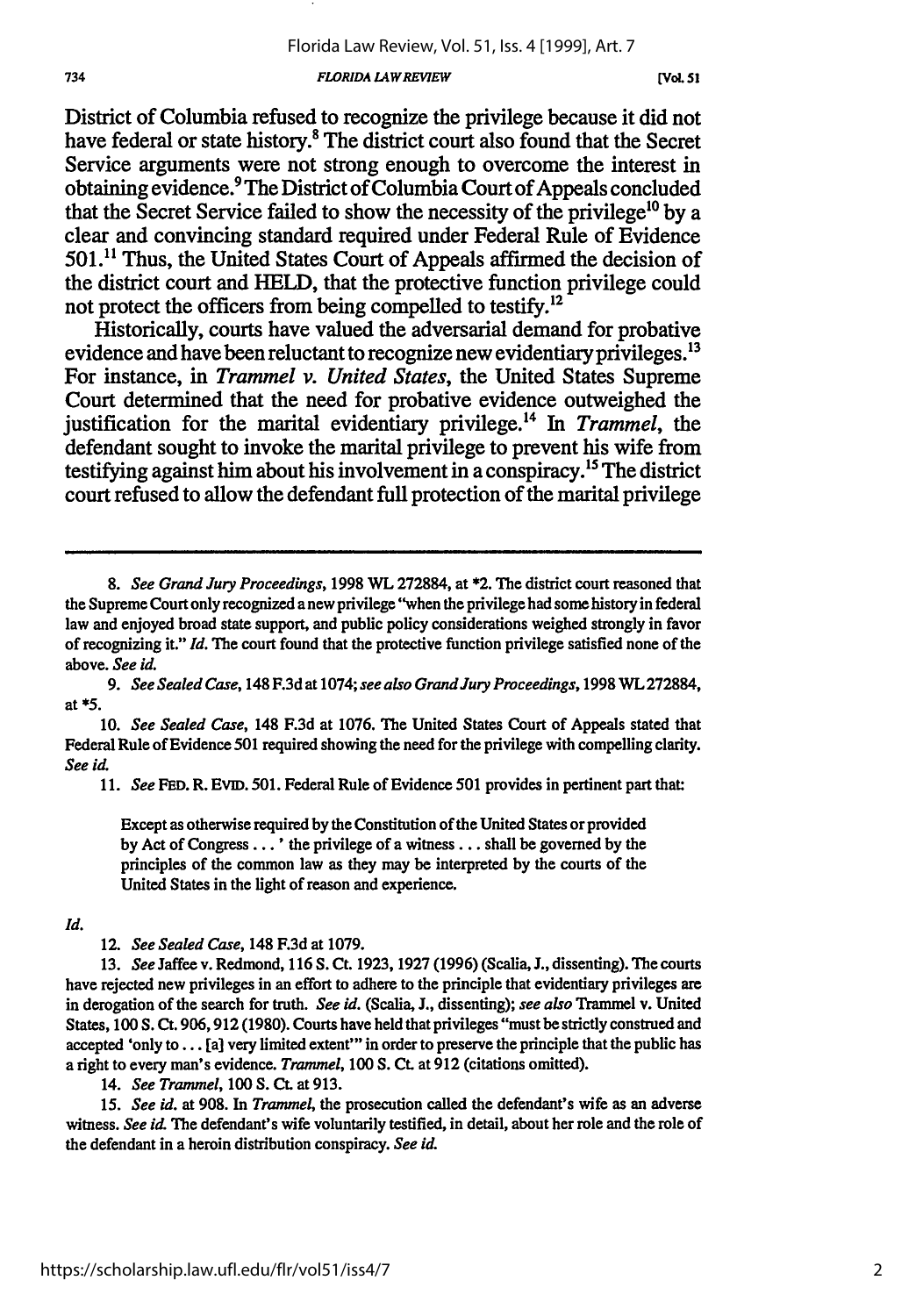*LAWOFPRIVILEGE*

and permitted his wife to testify for the prosecution.<sup>16</sup> In reaching its pretrial ruling, the district court reasoned that the marital privilege only protected confidential communications between a husband and wife.17 At trial, defendant was found guilty."8 In affirming the district court's decision, the United States Court of Appeals for the District of Columbia Circuit rejected defendant's claim, holding that the privilege did not prohibit voluntary testimony of a spouse.<sup>19</sup> The United States Supreme Court granted certiorari to consider whether the interest promoted by the spousal privilege was sufficiently important to outweigh the need for probative evidence.<sup>20</sup>

The *Trammel* Court emphasized the ability of the federal judiciary to develop rules of privilege on a case-by-case basis $^{21}$  and according to the reason and experience logic under Rule 501. Nevertheless, the Court recognized that the marital privilege had an established history dating back to medieval times.<sup>22</sup> According to the Court, the privilege was formulated to protect confidential communications between husband and wife and to foster the harmony and sanctity of marriage.23 However, the Court rationalized that when one spouse volunteers to testify against the other, the marital harmony is already broken, leaving nothing to preserve.<sup>24</sup> Thus, the purpose of the privilege would not be served by applying it to such situations.<sup>25</sup>

*In Trammel,* the Court found that the privilege substantially interfered with the fundamental principle of ascertaining the truth.<sup>26</sup> Moreover, the purpose of the marital privilege would not be served in the instant case.<sup>27</sup> The *Trammel* Court concluded that the "'reason and experience"' logic under Rule 501 did not justify recognition of a privilege against adverse

19991

**<sup>16.</sup>** *See id.* The district court held that confidential communications between the defendant and his wife were protected by the marital privilege. See id. However, the district court found that any observations the wife made during the marriage and any conversations she had with the defendant in the presence of a third person, were not protected by the privilege. *See id.*

<sup>17.</sup> *See id.* 

<sup>18.</sup> *Seeid.*

*<sup>19.</sup> See id.* at 909. The wife in *Trammel* appeared as an unindicted co-conspiratorunder grant of immunity from the Government in return for her testimony. *See id.*

<sup>20.</sup> *See id* at **908.**

<sup>21.</sup> *Seeid.* at910.

<sup>22.</sup> *See id.* at 909.

<sup>23.</sup> *See id.* at 913. The spousal privilege originated, first, from the rule that an accused was not allowed to testify on his own behalf, and second, from the understanding that a husband and wife were one and the same. *See id.* at 909.

<sup>24.</sup> *See id.* at 913.

*<sup>25.</sup> See id.*

**<sup>26.</sup>** *See it.*

<sup>27.</sup> *See id.* The Court found that the ancient foundations on which the privilege was based were no longer applicable in contemporary society. See id.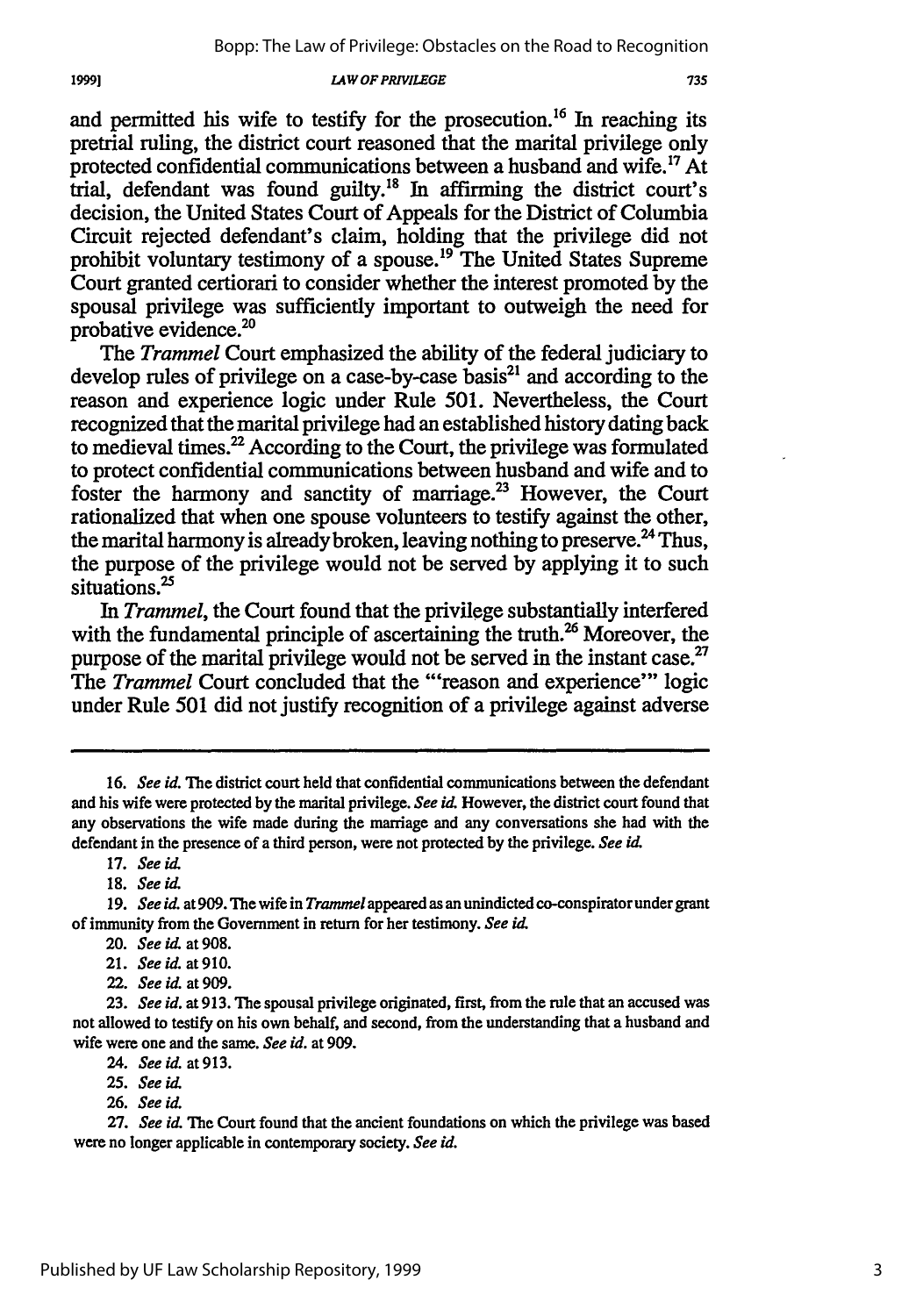**[Vo1. 51**

## 736

spousal testimony.<sup>28</sup>

The United States Supreme Court also addressed the law of evidentiary privilege in *University of Pennsylvania v. EEOC.29 In University of Pennsylvania (Penn),* respondent, the Equal Employment Opportunity Commission, was conducting an investigation of charges that petitioner had determined tenure awards in a racially and sexually discriminatory manner.<sup>30</sup> Petitioner, the University of Pennsylvania, sought to invoke a new privilege protecting peer review materials utilized in making tenure decisions.<sup>31</sup>

Asserting that the confidentiality of the peer review process was a necessary function of many colleges and universities, petitioner urged that it should be protected by a privilege.<sup>32</sup> Respondent argued that the peer review materials were necessary to conduct a thorough investigation of the charges.33 The *Penn* Court, like the *Trammel* Court, required petitioner to demonstrate a sufficiently important interest that would outweigh the need for probative evidence. $34$ 

The Court determined that petitioner's asserted justification for the privilege, confidentiality of the peer review process, was an insufficient objective because it left uncertain whether failure to recognize the privilege would actually hinder the peer review process.35 Additionally, the *Penn* Court emphasized that Congress had not recognized a privilege protecting peer review materials.36 The Court asserted that it would "stand behind the breakwater Congress ha[d] established" and avoid recognizing a privilege that Congress had not previously identified. Thus, because Congress had not identified a privilege that would apply to peer review materials, the

**31.** *See id.* The materials to be disclosed were the tenure-review files of the professor alleging discrimination and those files of five male faculty members identified as having received more favorable treatment on account of their race and sex. *See id.*

**32.** *See id.* at 582. The appellant argued that these institutions are exceptional because they foster learning, discovery and innovation. *See id.* Also, the appellant rationalized that if peer evaluations were disclosed and made public, a "'chilling effect"' on candid evaluations would result. *Id.* at **586.**

33. *See id.* at 580. The Commission found that the petitioner did not supply enough data to determine whether there was reasonable cause to believe the allegations of discrimination. *See id.* at 580-81.

34. *See id.* at **582** (quoting Trammel v. United States, 445 **U.S.** 40, 51 (1980)).

35. *See id.* at 587.

36. *See id.* at 584. Congress did address situations in which an employer would have an interest in the confidentiality of its records but these did not include peer review materials. *See id.*

**<sup>28.</sup>** *Id. at* 914.

**<sup>29.</sup>** 110 S. Ct. **577,578** (1990).

**<sup>30.</sup>** *See id.* at **580.** Respondent charged that the department chairman had sexually harassed her and, because she did not accept his advances, wrote a negative letter to the tenure-review committee. *See id.*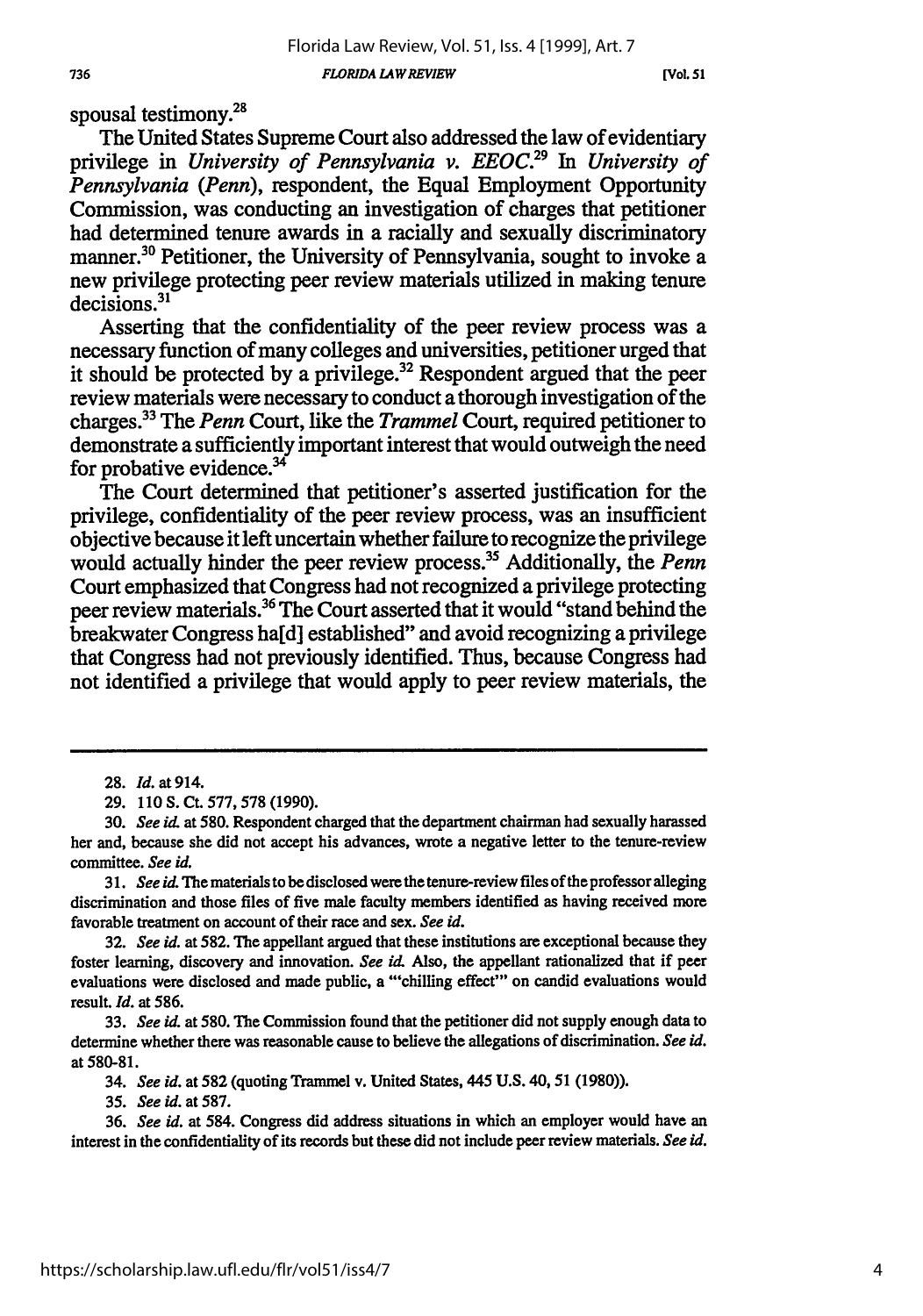*LAW OF PRIVILEGE*

*Penn* Court refused to recognize the privilege.<sup>37</sup>

19991

Six years after it decided *Penn,* the United States Supreme Court recognized the first evidentiary privilege under Rule 501 in *Jaffee v. Redmond.38 In Jaffee,* defendant sought to invoke a psychotherapist-patient privilege.39 The asserted privilege would prevent the disclosure of confidential communications made **by** a patient to a clinical social worker during counseling sessions.<sup>40</sup> The *Jaffee* Court found that a novel privilege may be justified if the public good outweighed the need for probative evidence.<sup>41</sup> The Court reasoned that successful psychiatric treatments depended upon patients' abilities to talk freely with their psychotherapists.42 According to the Court, appropriate treatment for individuals suffering from mental or emotional problems was a substantially important public good.<sup>43</sup>

The *Jaffee* Court further reasoned that a psychotherapist-patient privilege was justified by the fact that all fifty states and the District of Columbia had enacted some form of the privilege.<sup>44</sup> The Court rationalized that consensus among state legislatures satisfied the "'reason and experience"' logic under Rule **501.4'** Holding that the privilege promoted important public interests which outweighed the need for probative evidence, the *Jaffee* Court recognized a psychotherapist-patient privilege.'

In the instant case, the United States Court of Appeals for the District of Columbia Circuit departed from previous interpretations of Rule **501.'7** Like the *Jaffee* Court, the instant court found that judicial recognition of a new privilege depended upon whether the privilege would enhance a public good.<sup>48</sup> However, the instant court held that Rule 501 required the Secret Service to demonstrate the need for the protective function privilege

46. *See id.* at 1928.

**<sup>37.</sup>** *Id.* at 585. The Court rationalized that Congress itself could revise the statute. *See id.*

**<sup>38.</sup>** 116 S. Ct. 1923, 1932(1996).

<sup>39.</sup> *See id.* at 1926. The defendant, a former police officer, pursued counseling after she shot and killed an individual while on patrol duty. See id. at 1925. The individual was the subject of the estate commencing the action. *See id.*

<sup>40.</sup> *See id.* The materials sought in *Jaffee* were notes concerning **50** counseling sessions for use in cross-examining the defendant. *See id.*

<sup>41.</sup> *See id.* at **1931.**

<sup>42.</sup> *See id.* at 1928. *The* Court asserted that communications made during counseling sessions may contain embarrassing or disgraceful information due to the sensitive nature of the underlying problems which compel counseling in the first place. *See id*

<sup>43.</sup> *See id.* at 1929. Determining the public good implemented by the privilege, the Court found that the mental health of the citizenry was no less important than its physical health. *See id.*

*<sup>44.</sup> See id.*

<sup>45.</sup> *Id.* at 1930.

<sup>47.</sup> *See In re* Sealed Case, 148 F.3d 1073, 1076 (D.C. Cir.), *cert. denied,* Rubin v. United States, 119 S. Ct. 461 (1998).

<sup>48.</sup> *See id.* (citation omitted).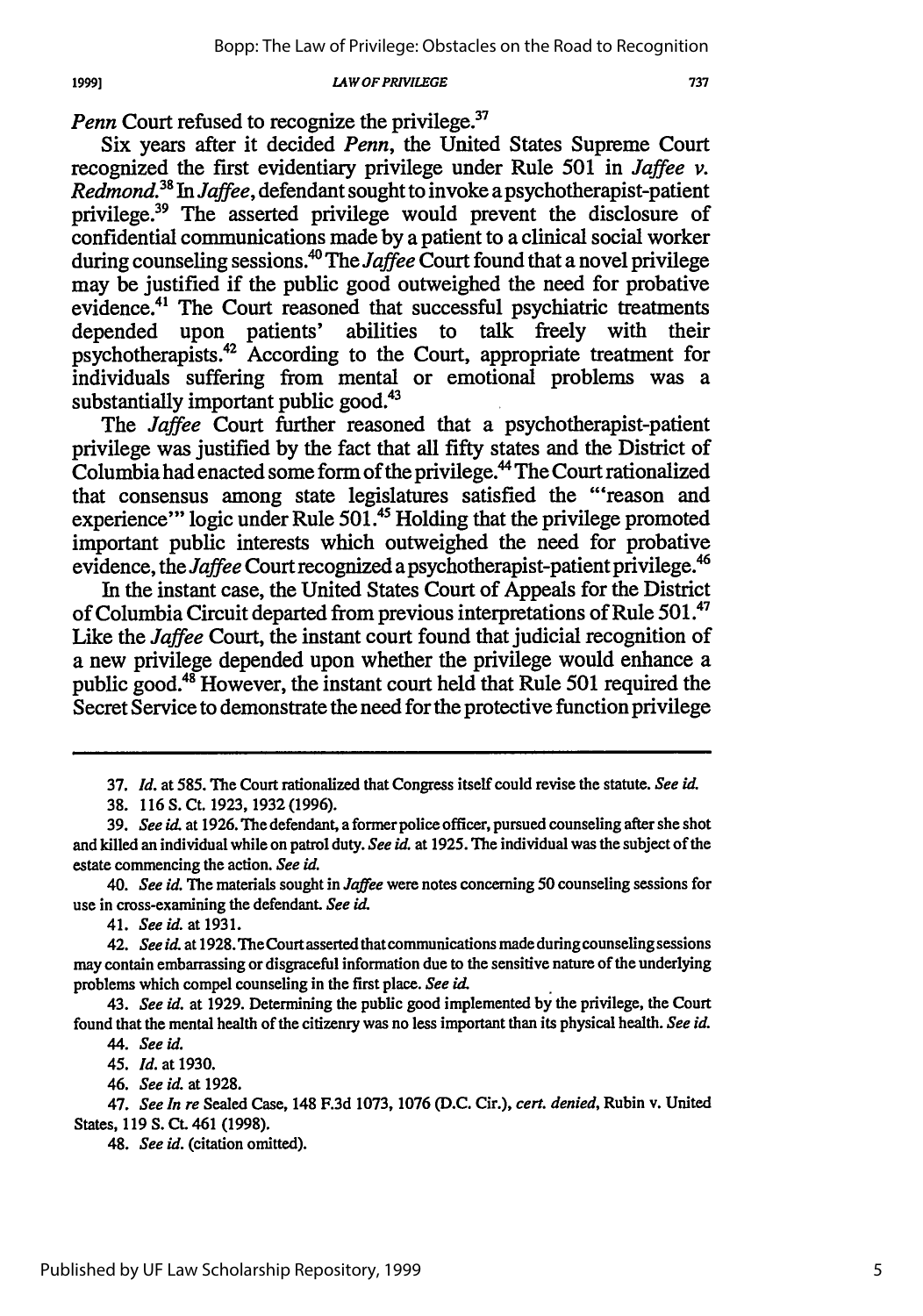#### *FLORIDA LAWREVIEW*

**[VoL 51**

by a "clear and convincing" standard.<sup>49</sup>

In an attempt to meet this standard, the Secret Service argued that, in the absence of such a privilege, the President would be inclined to push away his protectors when seeking privacy.<sup>50</sup> The Secret Service alleged that this avoidance of protection would endanger the President.<sup>51</sup> The instant court acknowledged that the safety of the President constituted a public good and that it was the duty of the Secret Service to ensure the President's safety.<sup>52</sup> However, the court found that the Secret Service's arguments failed to "clearly and convincingly" demonstrate that an absence of the privilege would endanger the President.<sup>53</sup> The court concluded that if such a privilege were appropriate, it would have to be recognized by Congress.<sup>54</sup>

In reaching its holding, the instant court departed from the language of Rule 501.55 Rule 501 authorizes courts to accept new privileges according to the principles of the common law and in light of reason and experience.<sup>56</sup> Asserting that Rule 501 required a compelling justification for recognition of an evidentiary privilege, the instant court extrapolated a "clear and convincing" standard of proof from Rule **501.5** However, the "clear and convincing" standard is not written in Rule 50158 and previous courts have not utilized it.<sup>59</sup>

Prior cases have applied Rule 501 without the "clear and convincing" standard. 6 The *Trammel* Court, for example, measured the persuasiveness of an asserted privilege against the need for probative evidence without requiring the defendant to justify the privilege by a "clear and convincing"

*56. See Sealed Case,* 148 F.3d at 1076.

*57. See id.* Reiterating the application of the standard, the instant court asserted that the Supreme Court required a party seeking recognition of an evidentiary privilege to demonstrate its need with a high degree of clarity and certainty. *See id.*

*58. See* **FED.** RULES OFEVID. 501.

*59. See Sealed Case,* 148 F.3d at 1075; *see also* Trammel v. Unitid States, 100 *S.* Ct. 906, 911 (1980); *Penn,* 110 **S.** Ct. at 189; *Jaffee,* 116, **S. Ct.** at 1927.

60. *See, e.g.,* University of Pennsylvania v. **EEOC,** 110 **S.** Ct. 577 (1990).

*<sup>49.</sup> Id.*

*<sup>50.</sup> See id.*

*<sup>51.</sup> See id.* In addition, the Secret Service argued that incoming Presidents generally do not appreciate security risks. *See id.* at 1077.

*<sup>52.</sup> See id.* at 1076.

<sup>53.</sup> Id. (adding that "vague fears extrapolated beyond any foreseeable threat" were insufficient) (citation omitted).

<sup>54.</sup> *See id.* at 1079. The instant court stated that if Congress decided a protective function privilege were appropriate to protect the President, then Congress should define the "contours" of the privilege. *Id.*

*<sup>55.</sup> See id.* at 1076. The instant court stated that recognition of the privilege depended "entirely upon the Secret Service's ability to establish clearly and convincingly both the need for and the efficacy of the proposed privilege." *Id.* However, the language of Rule 501 does not contain the "clear and convincing" legal standard. *See* **FED.** R. EVID. 501.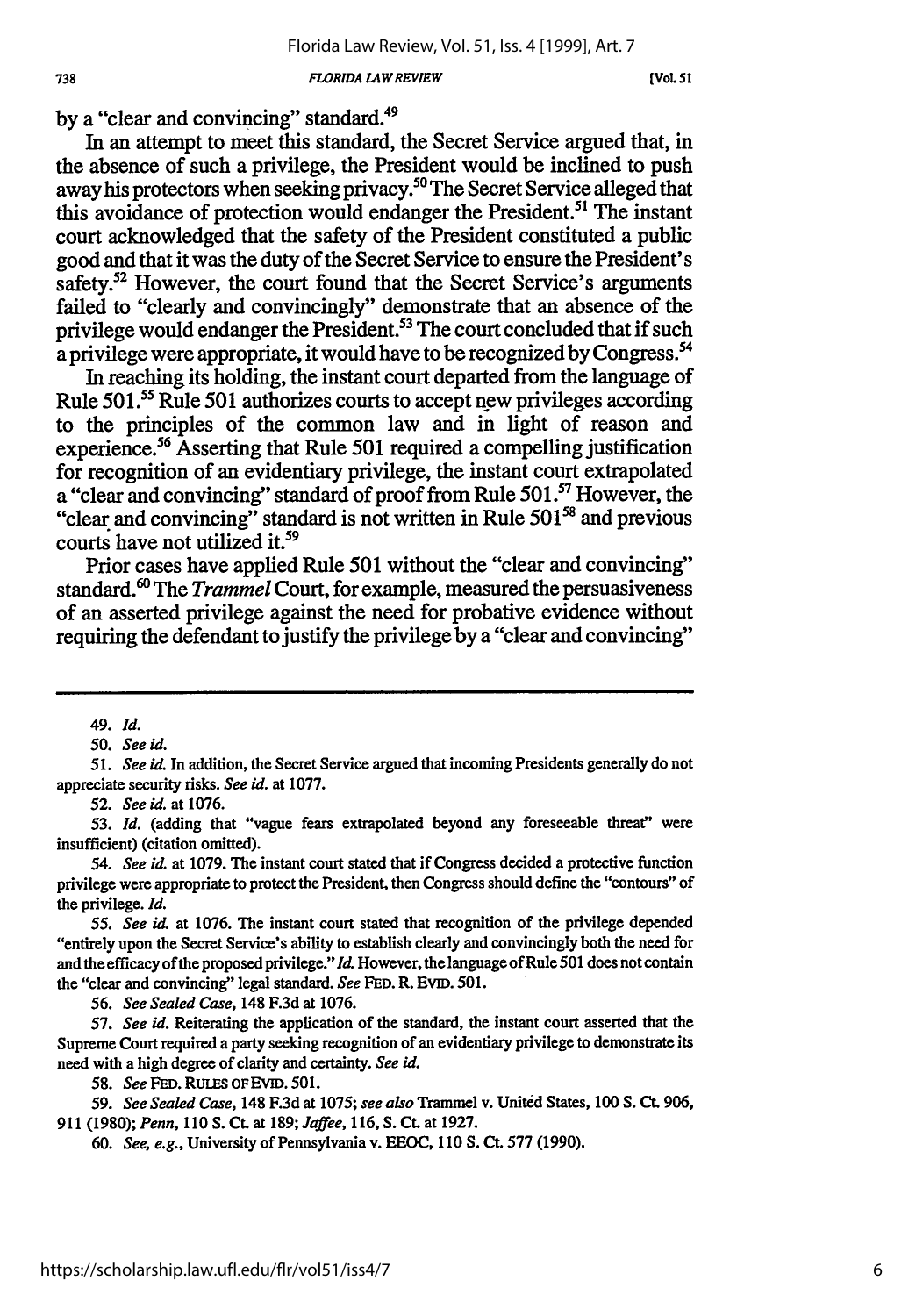*LAWOFPRIVILEGE*

Quoting Rule **501,** the instant court mentioned "reason and experience" only once in its opinion. 65 Retreating from the principal holding espoused **by** the *Trammel* Court, the instant court based its holding on the Secret Service's failure to carry its heavy burden of proof rather than what was dictated by reason and experience.<sup>66</sup> By declining to utilize the reason and experience logic under Rule **501,** as the Court did in *Trammel,* the instant court confined the Secret Service to its clear and convincing demonstration.<sup>67</sup> This restraint significantly narrowed the grounds for recognition of the protective function privilege.

Additionally, **by** requiring the heavy burden of a clear and convincing standard of proof, the instant court substantially decreased the chances that a privilege without history could be invoked.<sup>68</sup> The *Jaffee* Court, for instance, did not require this heavy burden of proof.69 In *Jaffee,* the Court rationalized that successful psychiatric treatment was a public good justifying the privilege.70 Additionally, the *Jaffee* Court held that state acceptance of the psychotherapist-patient privilege satisfied the reason and

**62.** *See id.* at 914; *see also id.* at **912** (Stewart, J., concurring). The concurring opinion in *Trammel* identified that the Court refused to recognize the proposed privilege because of the change in perception that "reason and experience" prescribed. *Id.* (Stewart, J. concurring).

63. *See id.* at 910; *see also* **FED.** R. EViD. 501.

*64. See Trammel,* 100 **S. Ct.** at 914.

65. *In re* Sealed Case, 148 F.3d 1073, 1075 (D.C. Cir.), *cert. denied,* Rubin v. United States, 119 **S. CL** 461 (1998) (quoting **FED.** R. **EVID.** 501).

66. *See id.* at 1079. The instant court held that the Secret Service failed to carry its heavy burden of establishing the need for the protective function privilege it sought to assert. *See id.*

**67.** *See id.* at **1076.** The court rationalized that the Secret Service had to demonstrate, clearly and convincingly, that recognition of the privilege would materially enhance presidential security. *See id.*

68. *See id.* at 1079. Deciding the instant case, the court asserted that it was a heavy burden which the Secret Service failed to establish. *See id.*

69. See Jaffee v. Redmond, 116 S. Ct. 1923, 1927 (1996). The *Jaffee* Court reasoned that the law of privilege may be dictated by reason and experience. *See id.*

70. *See id.* at 1928. The *Jaffee* Court cited to briefs from the American Psychiatric Association and American Psychological Association. *See id*. The Court formed its own rationale that the possibility of psychotherapist disclosure may impede development of the confidential relationship for successful treatment. *See id.*

<sup>61.</sup> *See Trammel, 100* S. *Ct.* at 912. The *Trammel* Court observed that Congress, by enacting Rule 501, manifested an affirmative intention to not freeze the law of privilege. *See id.* at 911. In *Trammel,* the issue to be decided was whether the privilege against spousal testimony promoted sufficiently important interests to outweigh the need for probative evidence. *See id.* at 912.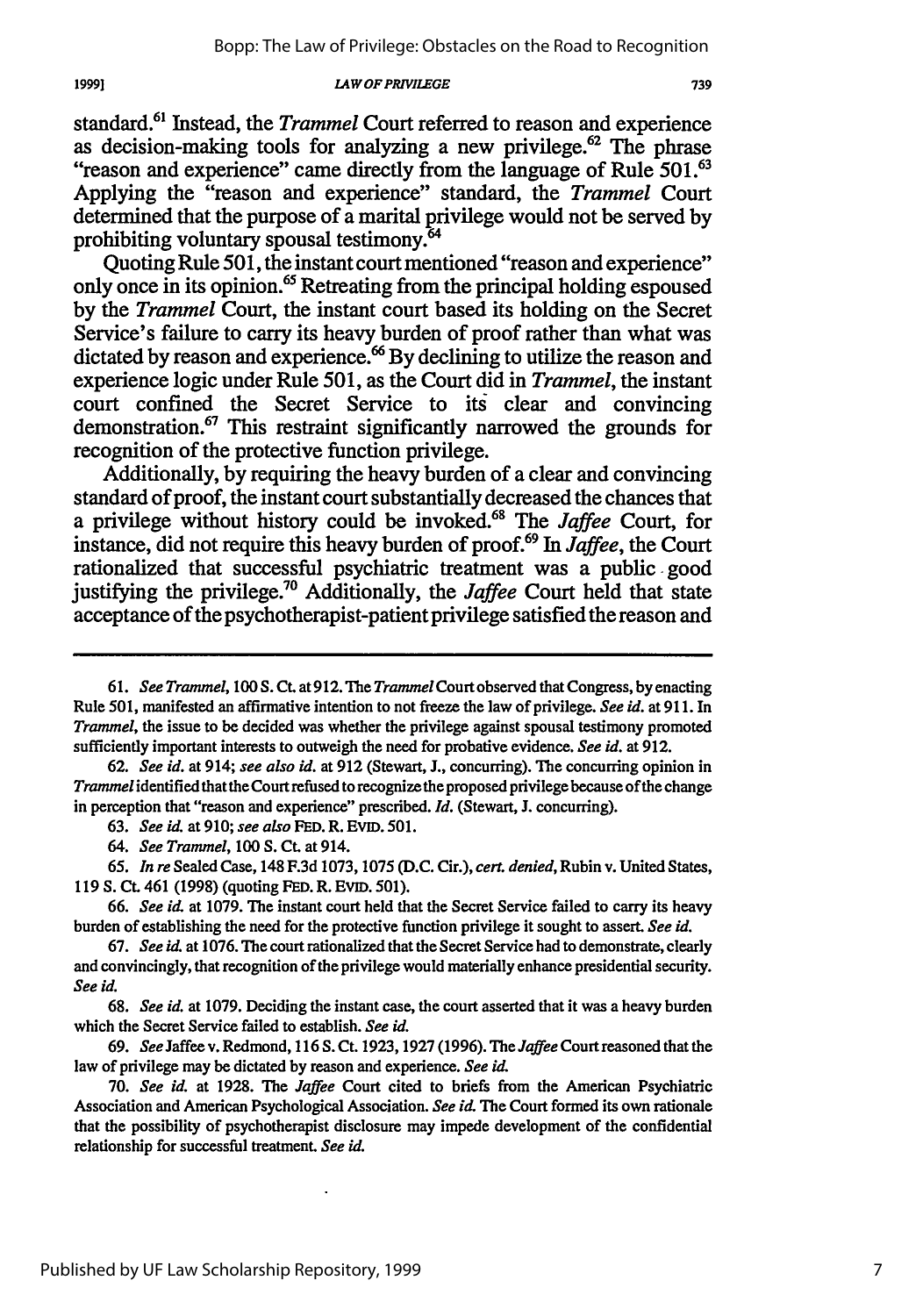#### *FLORIDA LA WREVIEW*

**[VOL 51**

experience logic under Rule **501.71**

740

Similar to the *Jaffee* Court, the instant court embraced the purpose of the privilege, $72$  and accepted the Secret Service's argument that the safety of the President constituted a public good of utmost importance.<sup> $73$ </sup> However, the instant court went further than the *Jaffee* Court and demanded that the Secret Service clearly and convincingly establish the connection between the purpose and the privilege.74 The instant court held that the Secret Service failed to meet the clear and convincing standard because the arguments that the purpose of the privilege would be served were speculative.75 However, the arguments of the Secret Service appeared no less conclusive than the reasoning of the Court in *Jaffee.7 6* The critical difference between the two cases was that the privilege in the instant case was a novelty77 and the privilege discussed in *Jaffee* had a history of state legislation.<sup>78</sup>

Ultimately, **by** injecting a clear and convincing standard into Rule **501,** the instant court would reject any novel privilege which lacked historical consideration, absent compelling proof that the privilege would indeed further a public good.<sup>79</sup> According to the instant court, speculated assertions alone do not clearly and convincingly demonstrate the need for the protective function privilege.<sup>80</sup> By comparison, in *Jaffee*, state legislatures had previously considered the question of psychotherapist-

73. *See id.*

80. *See id* at 1079. The instant court alleged that the need for the protective function privilege was scant and inconclusive. *See id*

**<sup>71.</sup>** *See id.* The Court in *Jaffee* ascertained that state legislatures were fully aware of the need to protect the integrity of the fact-finding functions of their courts. *See id.*

<sup>72.</sup> *See Sealed Case,* 148 F.3d at 1076. The court acknowledged that the Office of the Independent Counsel readily acknowledge the importance of Presidential safety. *See id.*

<sup>74.</sup> *See id.* The court asserted that recognition of the privilege depended entirely upon the Secret Service's ability to demonstrate that the privilege would enhance Presidential security. *See id.*

*<sup>75.</sup> See id.* at 1076. The instant court found that all arguments made by the Secret Service, other than assertions that the safety of the President was a profound national interest, were largely based on speculation. *See id.*

<sup>76.</sup> *Cf.* Jaffee v. Redmond, 116 **S.** Ct. at 1924,1934 (1996) (Scalia, **J.,** dissenting). In *Jaffee,* Justice Scalia, in his dissent, argued that the majority opinion merely mentioned the values associated with a psychotherapist privilege. *See id.* (Scalia, J., dissenting). According to Justice Scalia, the mere mention of such values did not justify the importance of the privilege. *See id.* (Scalia, J., dissenting).

<sup>77.</sup> *See Sealed Case,* 148 F.3d at 1076.

<sup>78.</sup> *See Jaffee,* 116 **S. Ct.** at 1929.

<sup>79.</sup> *See Sealed Case,* 148 F.3d at 1076. If the instant court increased the burden ofproof, due to the absence of preyious consideration, it did not acknowledge the distinction. *See id.* In fact, the instant court reasoned that a lack of precedent, due to the novelty of the instant case privilege, did not weigh heavily against its recognition. *See id*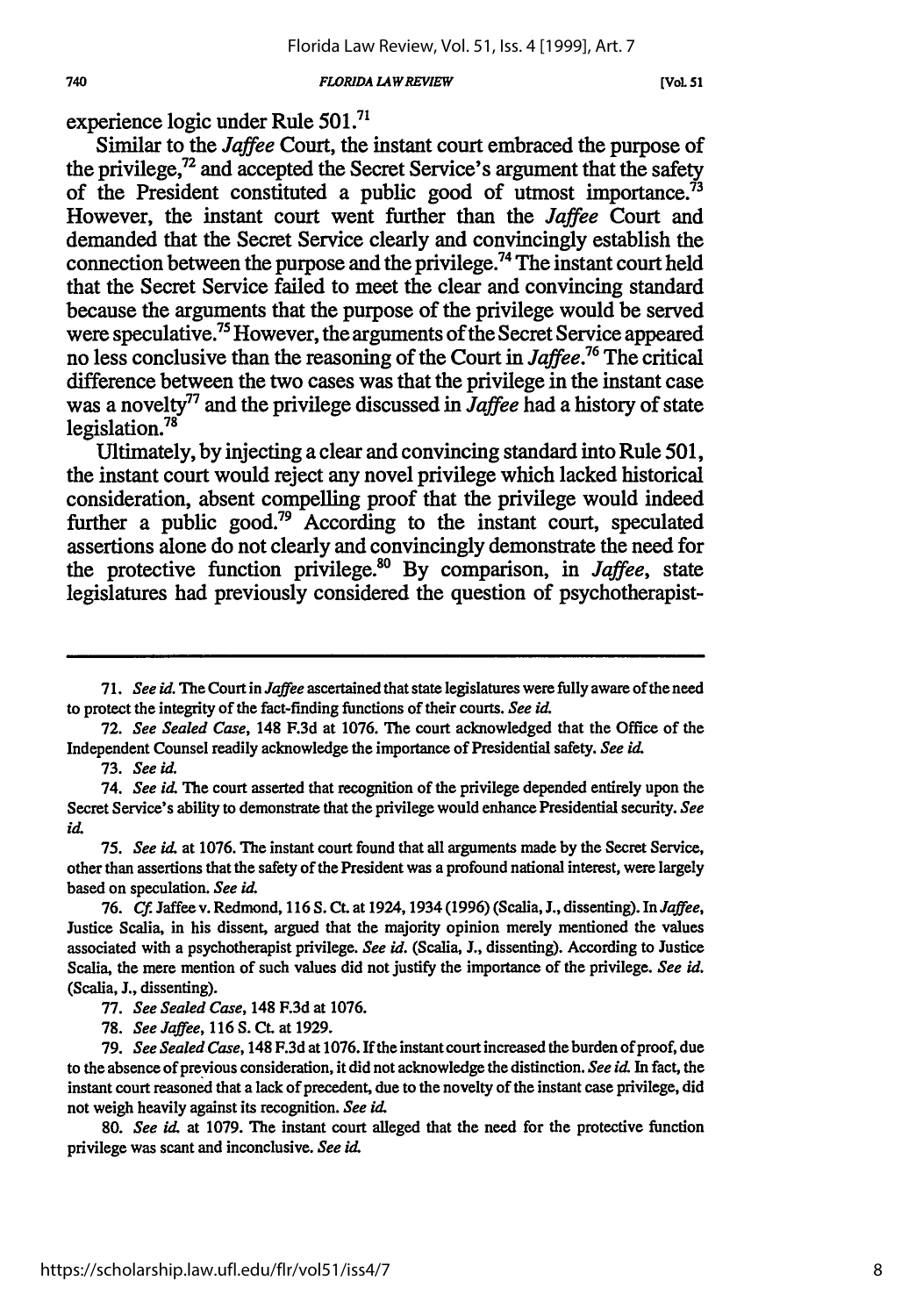### *LAW OF PRIWiLEGE*

patient privilege and rendered it necessary.<sup>81</sup> Thus, unlike the instant case, the privilege in the *Jaffee* case had history behind it.82

The motive behind the instant court's demand for a clear and convincing demonstration is seemingly driven by the lack of historical consideration.<sup>83</sup> Yet, it is the absence of historical consideration which seems to prevent the Secret Service from meeting the clear and convincing standard of proof.<sup>84</sup> The instant court's reasoning is, hence, circular.

In addition to reading a clear and convincing standard into Rule 501, the instant court departed from the language of the rule in another facet of its decision.85 The purpose of Rule 501 is to authorize the courts to recognize new evidentiary privileges.86 Similar to the *Penn* Court, the instant court asserted that Congress could establish the proposed privilege if it felt the privilege was appropriate.<sup>87</sup> The *Penn* Court boldly refused to recognize a peer review privilege based on the fact that Congress had previously considered it but failed to recognize the privilege itself.<sup>81</sup> Although the instant court did not make its decision contingent upon congressional approval, the responsibility of Congress was nonetheless referenced.<sup>89</sup>

According to Rule 501, congressional approval is not a prerequisite for the court's recognition of a privilege.<sup>90</sup> Despite adhering to the *Penn* decision, the instant court disregarded the language of Rule 501 by transferring the privilege issue to Congress.91 In departing from the language of Rule 501, both the *Penn* Court and the instant court declared that it was up to Congress, not the courts, to create new privileges.<sup>92</sup>

Thus, the instant court departed from the plain mandate of Rule 501 in two ways. First, the instant court required a clear and convincing standard

- 90. *See id.; see also* FED. R. EVID. 501.
- 91. *See Sealed Case,* 148 F.3d at 1079.

*<sup>81.</sup> See Jaffee,* 116 S. **CL** at 1929. The *Jaffee* Court found that it was appropriate to consider consistent policy determinations by state legislatures as indicators of recognition. *See id.*

<sup>82.</sup> *See id.*

<sup>83.</sup> *See Sealed Case,* 148 F.3d at 1076.

<sup>84.</sup> *See id.* at 1079. The instant court alleged that the need for the protective function privilege was scant and inconclusive. *See id.*

**<sup>85.</sup>** *See id.* The instant court concluded the case **by** leaving the privilege recognition question to Congress. *See id.*

<sup>86.</sup> *See* Rubin v. United States, 119 **S. CL** 461 (1998), *denying cert. to* 148 F.3d 1073 (D.C. Cir. 1998) (Breyer, J., dissenting)). Justice Breyer, in dissent, asserted that Rule 501 was adopted precisely because Congress wished to leave privilege questions to the courts rather than attempt to codify them. *See* id.(Breyer, J., dissenting).

<sup>87.</sup> *Cf Sealed Case,* 148 F.3d at 1079.

<sup>88.</sup> *See Penn,* 110 **S. CL** at 189.

<sup>89.</sup> *See Sealed Case,* 148 F.3d at 1079.

<sup>92.</sup> *Cf.* Michael Grunwald, *'Protective Function Privilege' Is Proposed; Democrats Seek to Shield Secret Service,* WASH. POST, September 17, 1998, at A17.